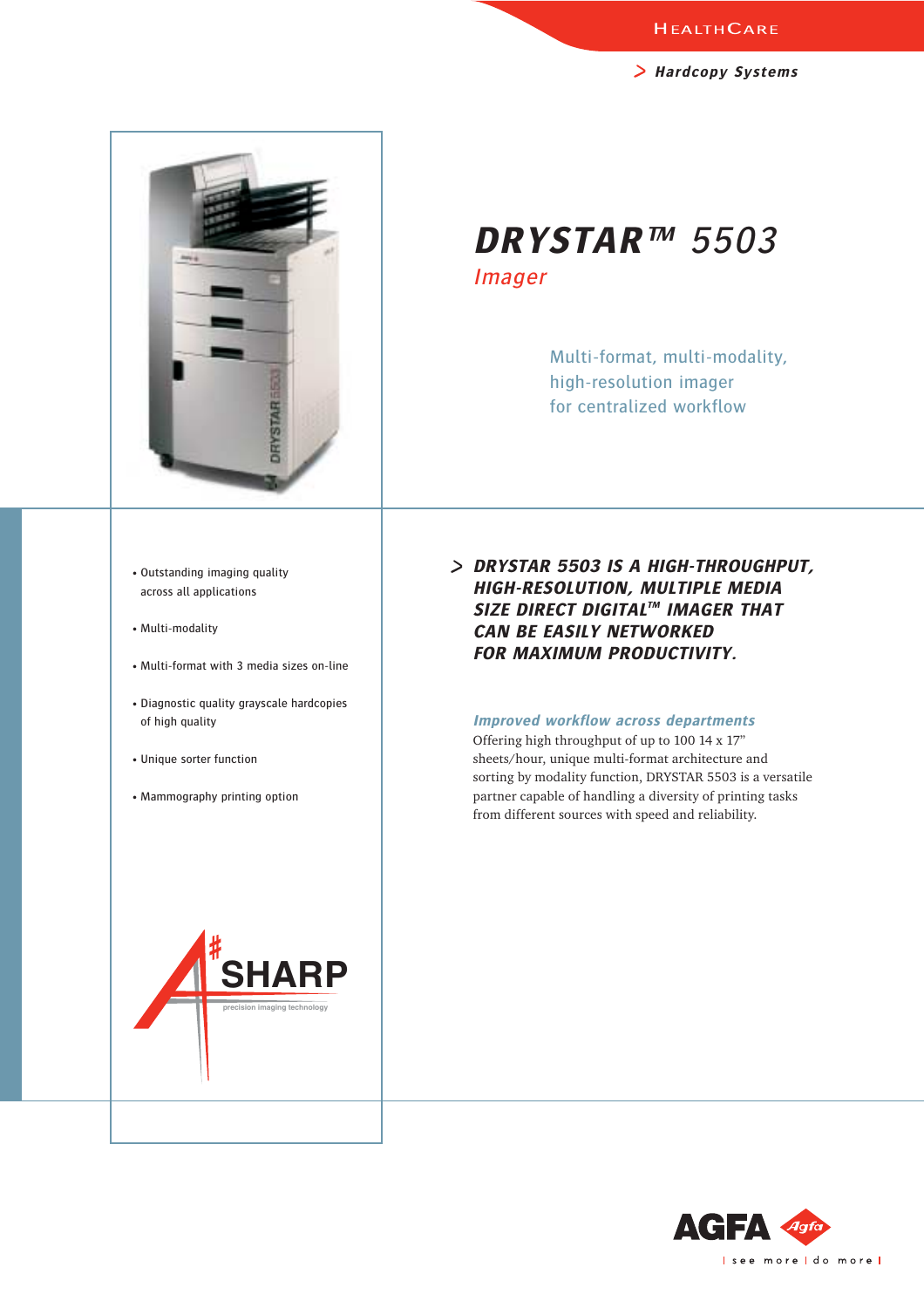

High-resolution of 508 ppi



Three media trays for different on-line media sizes



Unique sorter eliminates high-traffic bottlenecks

# **DRYSTAR** 5503 Imager

## **Every pixel tells a story**

The Direct Digital Imaging technology employed by DRYSTAR 5503 is not only fast, clean and environmentally friendly, it is also one of the best ways of translating the high-resolution capability of 508 ppi at a spot size of  $50\mu m$  to a final image. Agfa's Direct Digital Imaging technology performs well beyond current industry standards, ensuring that every pixel in the image is fully software controlled for virtually flawless and consistent image quality. A significant reduction in wear and tear is due to an equally significant reduction in moving parts as a result of using Direct Digital Imaging technology.

# **Multi-format and 3 media sizes on-line**

DRYSTAR 5503 features multiple-format handling, with the three most popular media sizes and/or types permanently on-line. The imager is thus capable of delivering CT, MRI, DSA, digital R&F, CR and DR images at high speed onto different DRYSTAR DT2 media. The DRYSTAR 5503 comes with three input trays. Every input tray can use five different film formats, ranging from 8 x 10" to 14 x 17", making the final image versatility of this stand-alone, small footprint unit remarkable. And what DRYSTAR 5503 gains in versatility, the user gains in convenience and time.

# **Sorting it out**

In order to increase efficiency and user-friendliness, DRYSTAR 5503 has a unique sorter function. This ensures that whichever modality is being served, whichever print command is currently being handled, all tasks will be carried out and sorted, according to modality or patient record, if available. With DRYSTAR 5503, high traffic density input no longer means bottlenecks and slow-speed output at the imager, virtually eliminating log jams.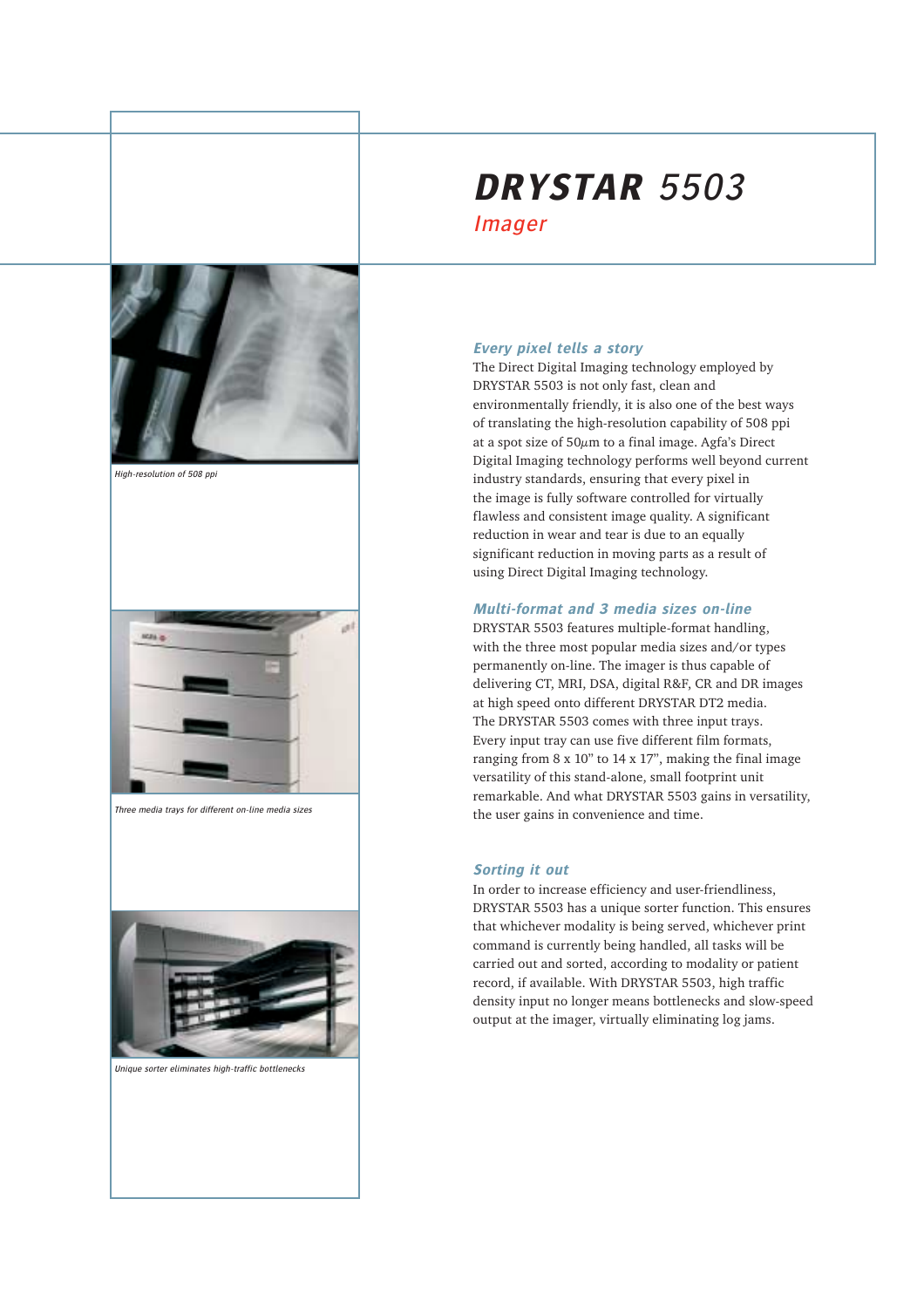# **Integrated print solution**

Through its intelligent matching of Direct Digital Imaging technology, media and imager, DRYSTAR 5503 is ideally suited to stand at the heart of an Agfa integrated solution. Its state-of-the-art DRYSTAR DT2 media delivers superior, diagnostic quality grayscale hardcopies. Because it is heat sensitive rather than light sensitive, DT2 offers the convenience of daylight loading. The dry imaging technology means no more wet processing, no darkroom, no complicated adjustments or cleaning procedure, and no chemical disposal costs. DRYSTAR DT2 media can be used in all formats: 8 x 10", 10 x 12", 11 x 14", 14 x 14" and 14 x 17".

# **Increasing performance for mammo**

As an option, DRYSTAR 5503 can also print mammography images. Using our dedicated DT2 Mammo film ensures you the highest image quality, in accordance with mammography standards. With its 508 dpi resolution and the  $A#$ Sharp technology, DRYSTAR 5503 produces the sharpest images, ideally suited for digital mammography. An automatic quality assurance tool is built in to help you with your daily quality checks. Images can be printed on 8 x 10" film, as well as on 10 x 12" film for modalities with larger detectors. As a third film size for mammography we also offer 11 x 14". In the mammography mode, the DRYSTAR 5503 can print up to 120 8 x 10" mammo films per hour, fitting easily into an environment with several modalities, while ensuring full performance for the mammography department.



By bringing together a diversity of modalities within an appropriate user-friendly integration – sharp high resolution imaging, state-of-the-art technology, excellent media and maximum user-friendliness – DRYSTAR 5503 is well equipped to serve the multiple demands of a busy department.

# **Enhancing imaging quality**

As part of our continual drive to provide you with perfect image quality, our award winning Direct Digital Imaging (DDI) technology has been enhanced to include  $A#$ Sharp technology. This technology intensifies imaging capability, enabling DDI to provide sharper image quality across all applications.